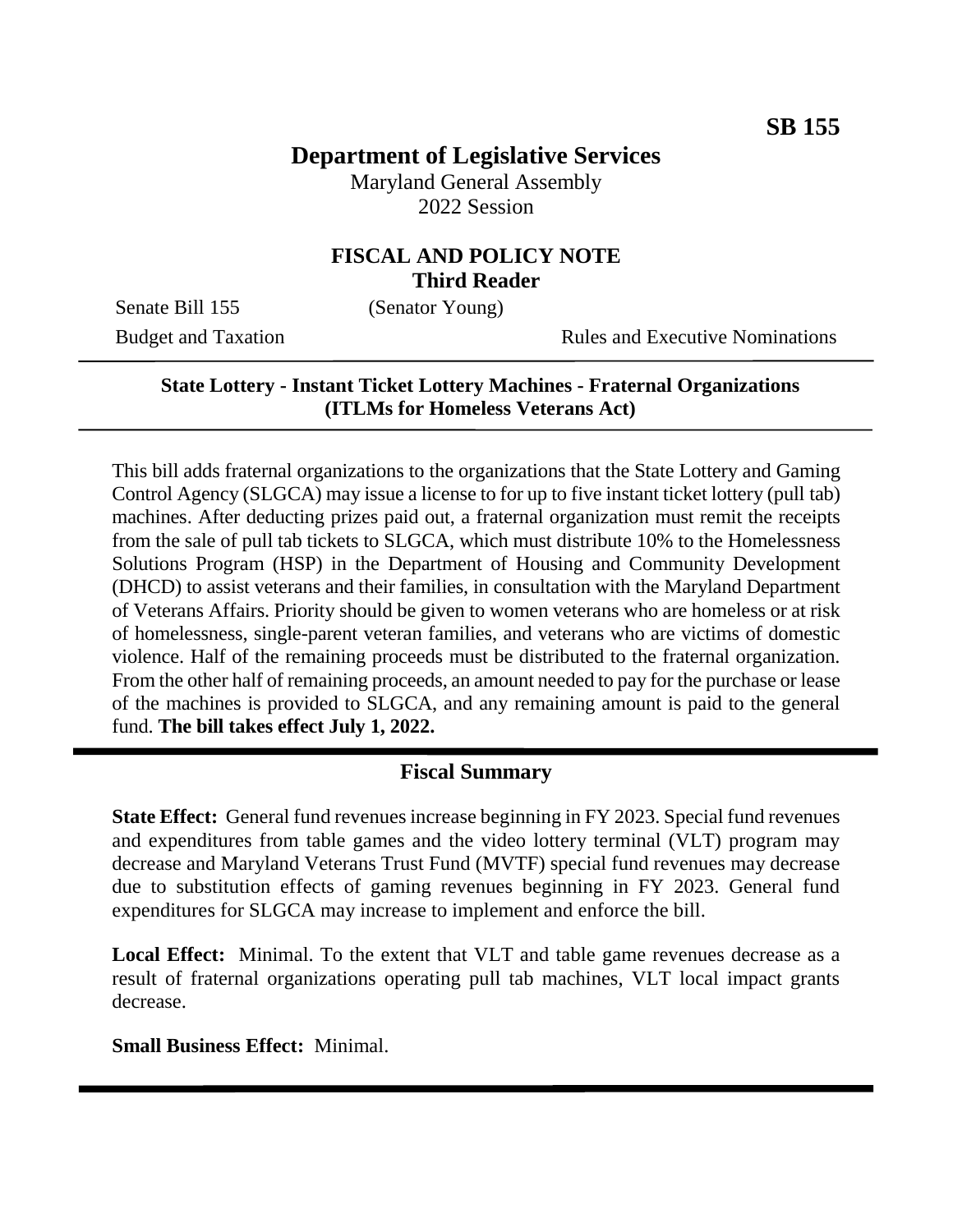## **Analysis**

**Bill Summary:** A fraternal organization, which includes a sororal organization, is any nonprofit organization that is a *bona fide* fraternal organization operated on a lodge system, conducted solely for the benefit of its members and its beneficiaries, and has been located in an applicable county for at least five years before the organization applies for a license. It does not include fraternal or sororal organizations related to an educational institution or a professional school. Fraternal organizations in counties on the Eastern Shore are not eligible. A licensed fraternal organization must remit receipts from instant ticket lottery sales to SLGCA and must locate and operate its pull tab machines at its principal meeting hall in the county.

It is the intent of the General Assembly that SLGCA solicits proposals from multiple vendors for the lease or purchase of pull tab machines. A vendor is a business entity that owns, services, and maintains instant ticket lottery machines for use in establishments approved by SLGCA and has been established and operating for at least five years.

**Current Law:** SLGCA may issue specified veterans' organizations a license for up to five pull tab machines. Veterans' organizations in counties on the Eastern Shore are not eligible.

A licensed veterans' organization must locate and operate its pull tab machines at its principal meeting hall in the county. After deductions for commissions and prize payouts, 10% of the proceeds are distributed to MVTF and the remainder goes to the State Lottery Fund. A licensed veterans' organization must purchase or lease the pull tab machines from SLGCA but may not use receipts from the sale of pull tabs that would otherwise go to the State Lottery Fund to purchase or lease the machines.

DHCD's Division of Neighborhood Revitalization administers HSP. HSP provides federal and state funding for local Continuum of Care programs to support homeless shelters and homeless services in the State. The goals of the program are to provide shelter as a crisis response for people experiencing homelessness, reduce the number of individuals/households who become homeless or return to homelessness, shorten the length of time an individual or household is homeless, and provide fixed or short-term rental assistance payments to people at risk of being homeless.

**State Fiscal Effect:** The impact on general fund and special fund revenues and expenditures will depend on the number of fraternal organizations that operate authorized pull tab machines, their location with respect to casinos and to veterans' organizations with pull tab machines, the actual payout rates on pull tabs that are offered, and the degree to which pull tab machines authorized by the bill constitute a substitute for other gambling in the State. MVTF receives 10% of instant ticket proceeds only from veterans' organizations, so to the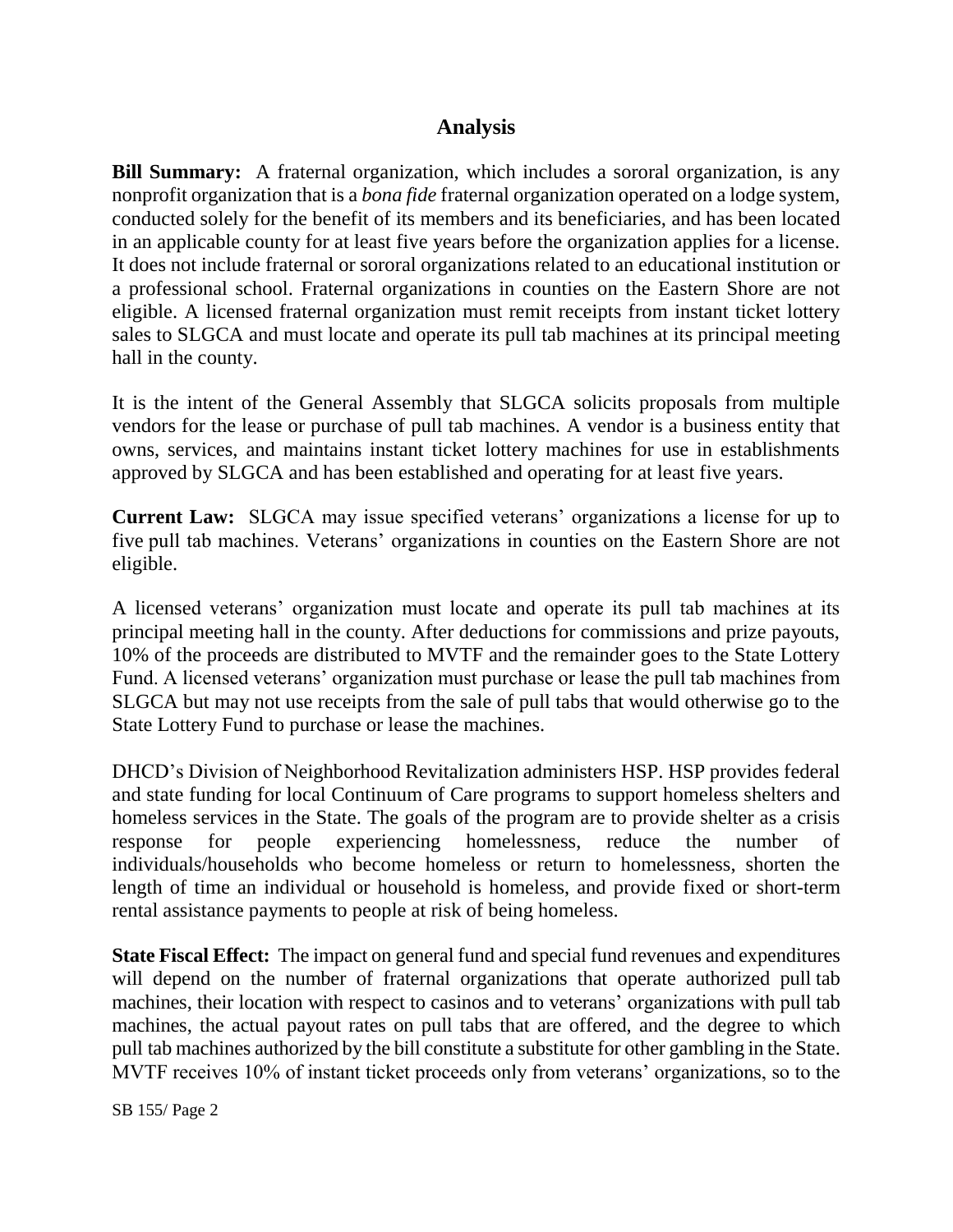extent that revenues from pull tab machines at veterans' organizations decrease, special fund revenues to MVTF decrease. Although these impacts cannot be determined at this time, the additional machines are likely to generate increased revenues for the general fund, with 10% going to HSP within DHCD's Division of Neighborhood Revitalization, offset by minimal decreases in MVTF special fund revenues and special fund revenues from casinos. SLGCA advises that if a significant number of fraternal organizations operate pull tab machines, additional staff will be needed to manage the machines. Shifting to multiple vendors may also impact program costs. It is assumed that much, if not all, of these costs will be offset by increased revenues, as discussed below.

DHCD notes there are approximately 2,100 homeless veterans in Maryland, of which approximately 20% (or about 420) are considered chronically homeless. On average, it costs DHCD \$18,540 annually to house the chronically homeless in permanent supportive housing, while a nonchronic homeless household can be housed through rapid re-housing at an average annual cost of \$6,000. The number of homeless veterans served by DHCD would be commensurate with the increased revenue. DHCD advises that it can likely implement the bill with existing resources.

Based on U.S. Census data, the Department of Legislative Services estimates that there are approximately 240 fraternal organizations in the State that may be eligible to operate pull tab machines, but it is unknown how many will actually do so. *For illustrative purposes only*, if 100 fraternal organizations operate pull tab machines, net sales from pull tab machines operated by fraternal organizations are \$12.0 million, based on net sales data from veterans' organizations in fiscal 2021. SLGCA must distribute 10% of this amount, or \$1.2 million in general funds, to HSP. After commissions paid to fraternal organizations of approximately \$5.4 million, approximately \$5.4 million is to be distributed to pay for the lease or purchase of pull tab machines, to pay for the oversight and management of the machines by SLGCA, and the remainder to the general fund in fiscal 2023. These amounts do not take into account any substitution effects.

## **Additional Information**

**Prior Introductions:** A similar bill, HB 371 of 2021, received a hearing in the House Ways and Means Committee, but no further action was taken. HB 131 of 2020, another similar bill, received a hearing in the House Ways and Means Committee, but was subsequently withdrawn. Its similar cross file, SB 59 of 2020, received a hearing in the Senate Budget and Taxation Committee, but no further action was taken. In addition, similar bills were introduced in the 2019 session.

**Designated Cross File:** HB 1257 (Delegate P. Young, *et al.*) - Ways and Means.